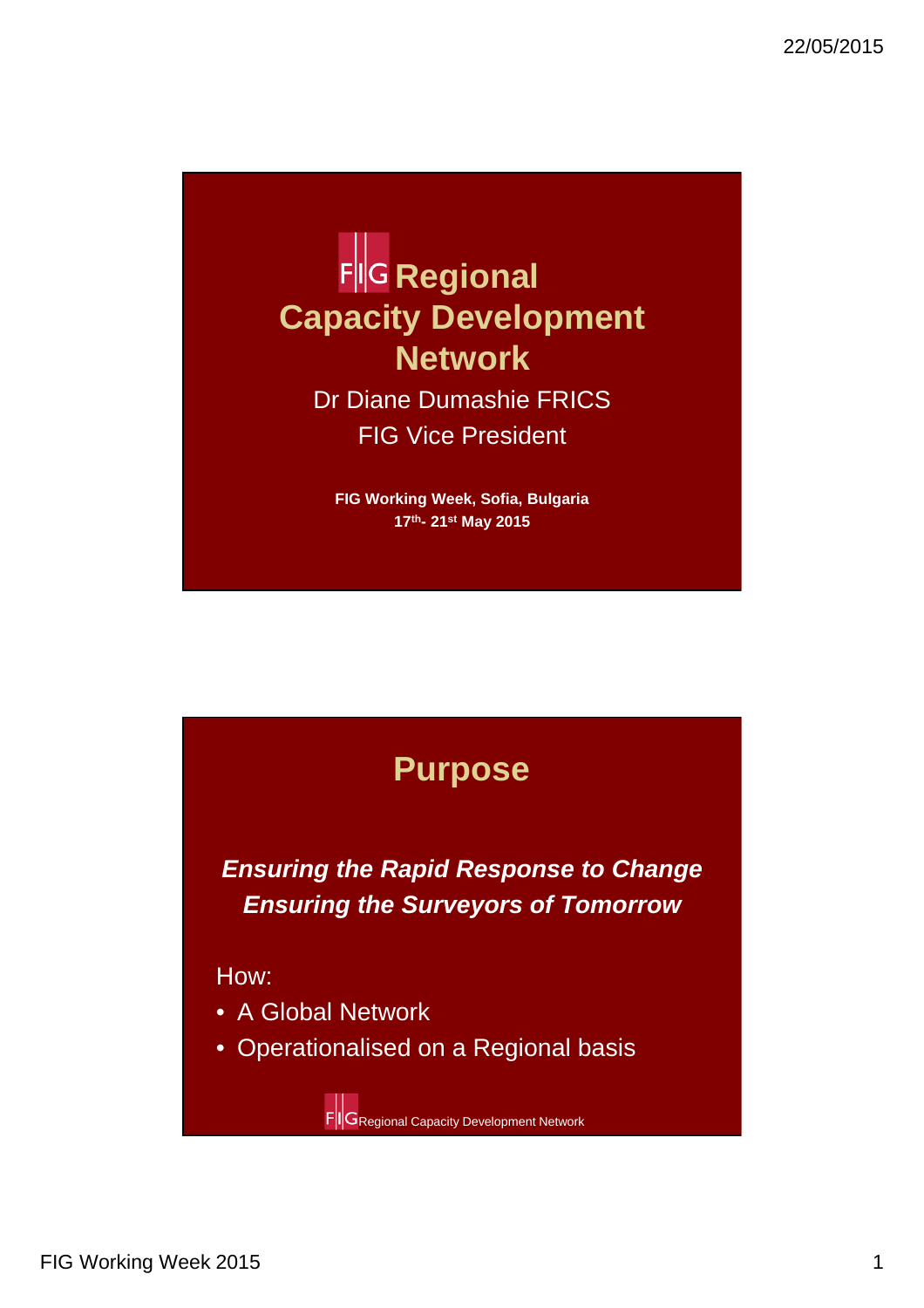

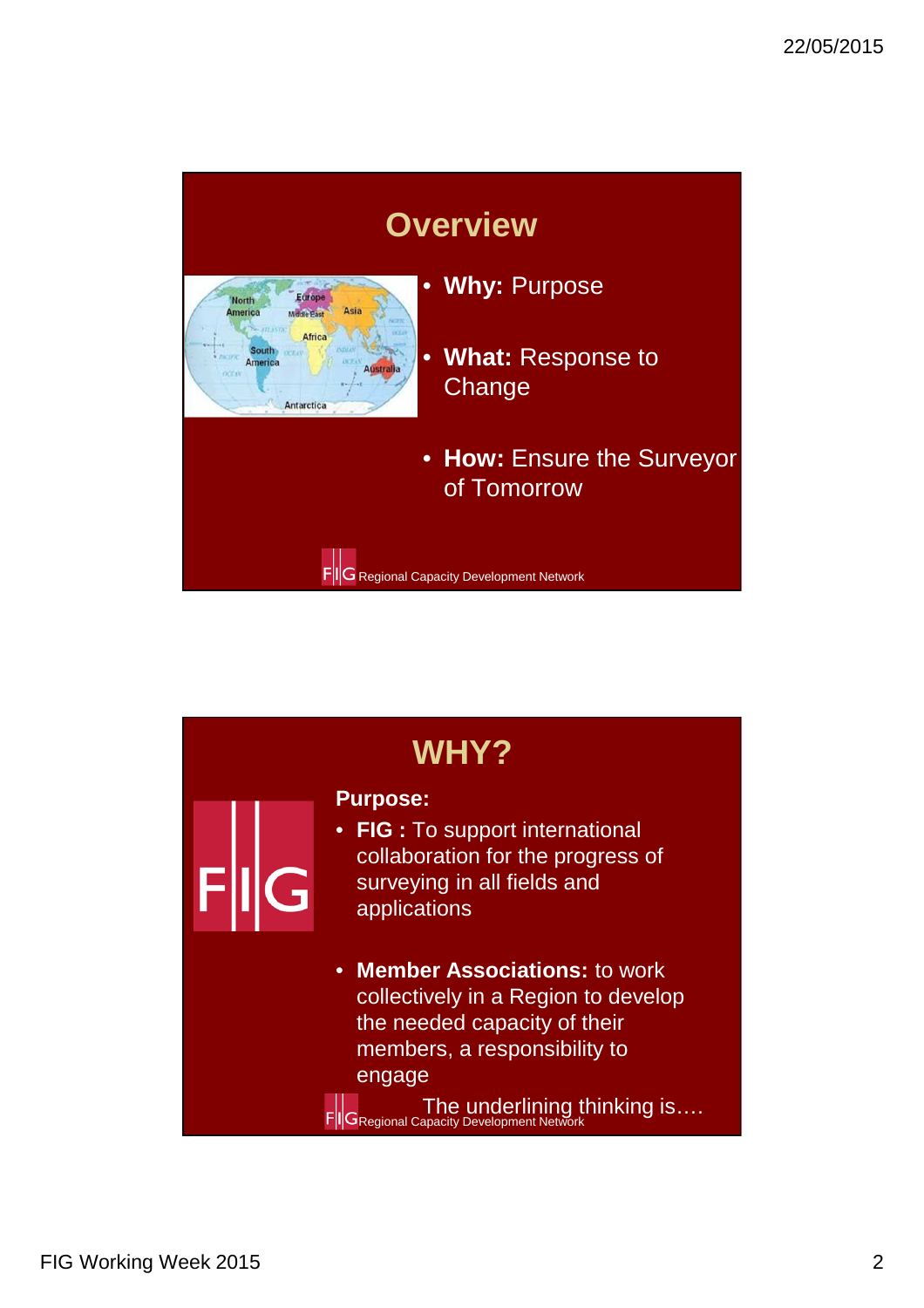#### **What- Response to Change**

- Influential **Communication** to global donor organisations, governments
- Purposefully **Collaborating** with our peers
- Building **Connectivity** to ensure that skills are developed that will reach out to all stakeholder's community networks in Countries, Regions and **Globally**

**FIG** Regional Capacity Development Network

## **Rapid Response to Change**



Build our **Capacity** with **Agility, & Relevance**  within our Region(s)

And

- **Societal** impact
- Agents of Change, Sustainability & Resilience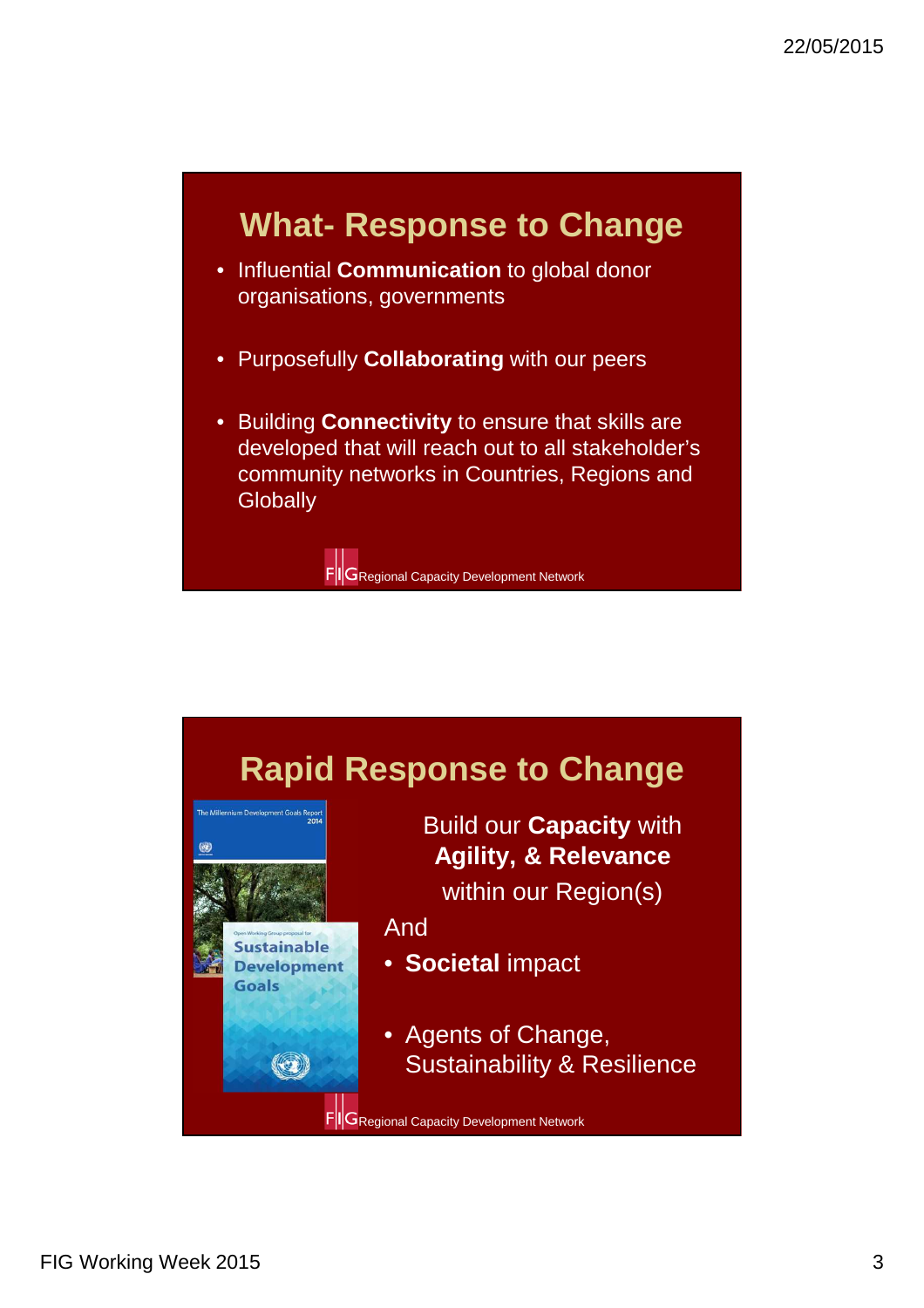# **Why - World Regions**



Evidence based: e.g. SIDS in 2010 & 2014 • Regional Activity becomes an **identifiable entity in the minds of public** and civic institutions and can more clearly be engaged

• Delivery is **high profile activity for Member Associations** that contributes to the FIG corporate brand by maintaining meaningful links into strategic donor partner's work activities and their associated mandates

ATF concept can readily be seen as a possible **template and adopted** as necessary by Land professional's groupings in other World Regions. Regional Capacity Development Network

**Not One Size Fits All Member Associations Purpose:**  y role = time **CCESS growth** • **T**o work collectively in a Region progress<sub>sustern</sub> to develop the needed capacity of their members • Each region to come up with its own needs/ relevance and contribution **The Regions- How FIG** Regional Capacity Development Network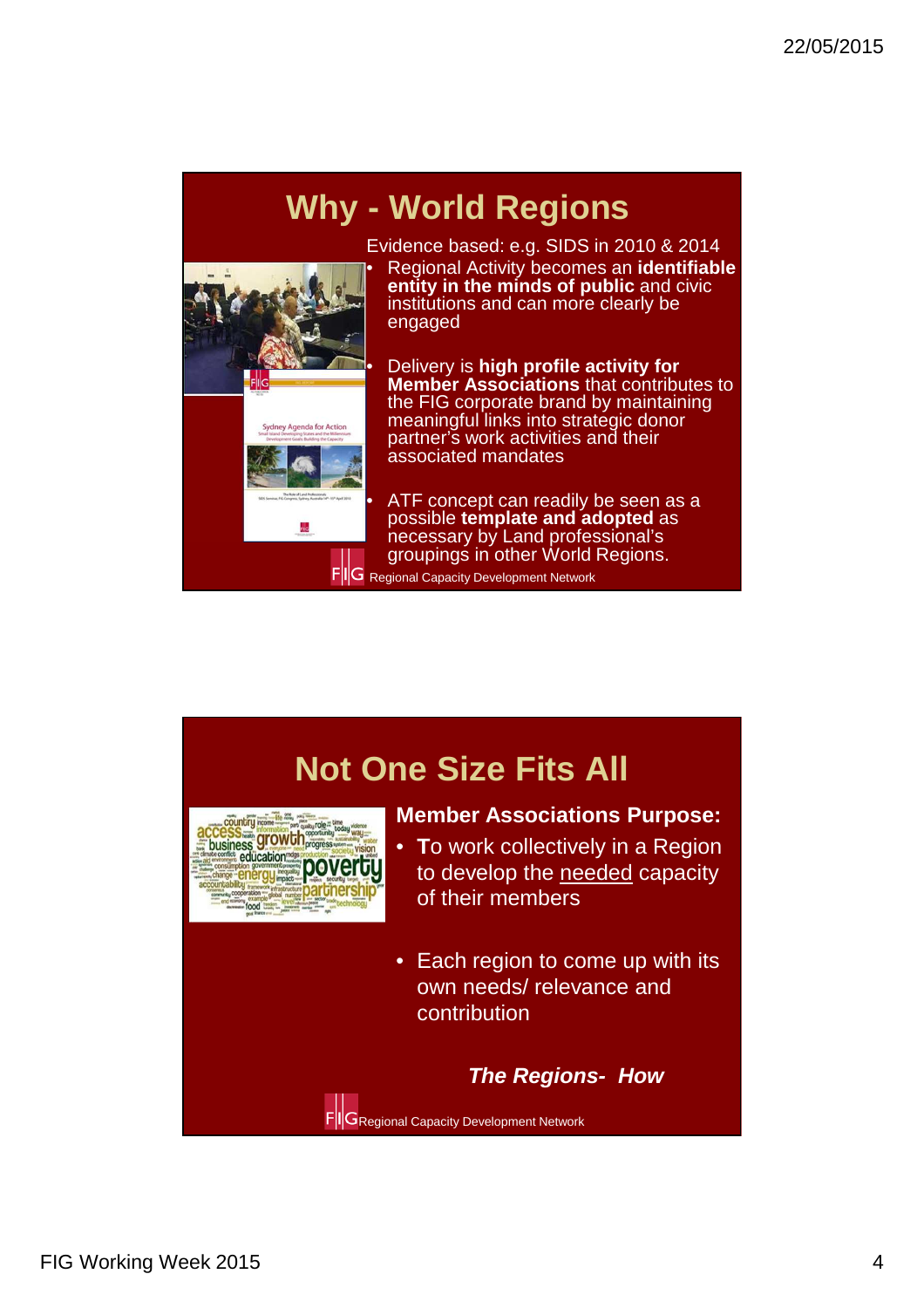# An Emerging Network



The Africa Task Force

- Africa Task Force Purpose – Social responsibility to
	- contribute to the MDG's
- Surveyors as Change Agents
- Task Force Focus(2009 2014) – Build capacity, to best contribute to meet global challenges
- Next step is to evolve......

FIG Regional Capacity Development Network

# RCD Network: Africa



Africa Land **Professionals** will

- **Provide** global thought leadership, and
- **Promote** professional leadership qualities,
- Amongst its members within their Associations"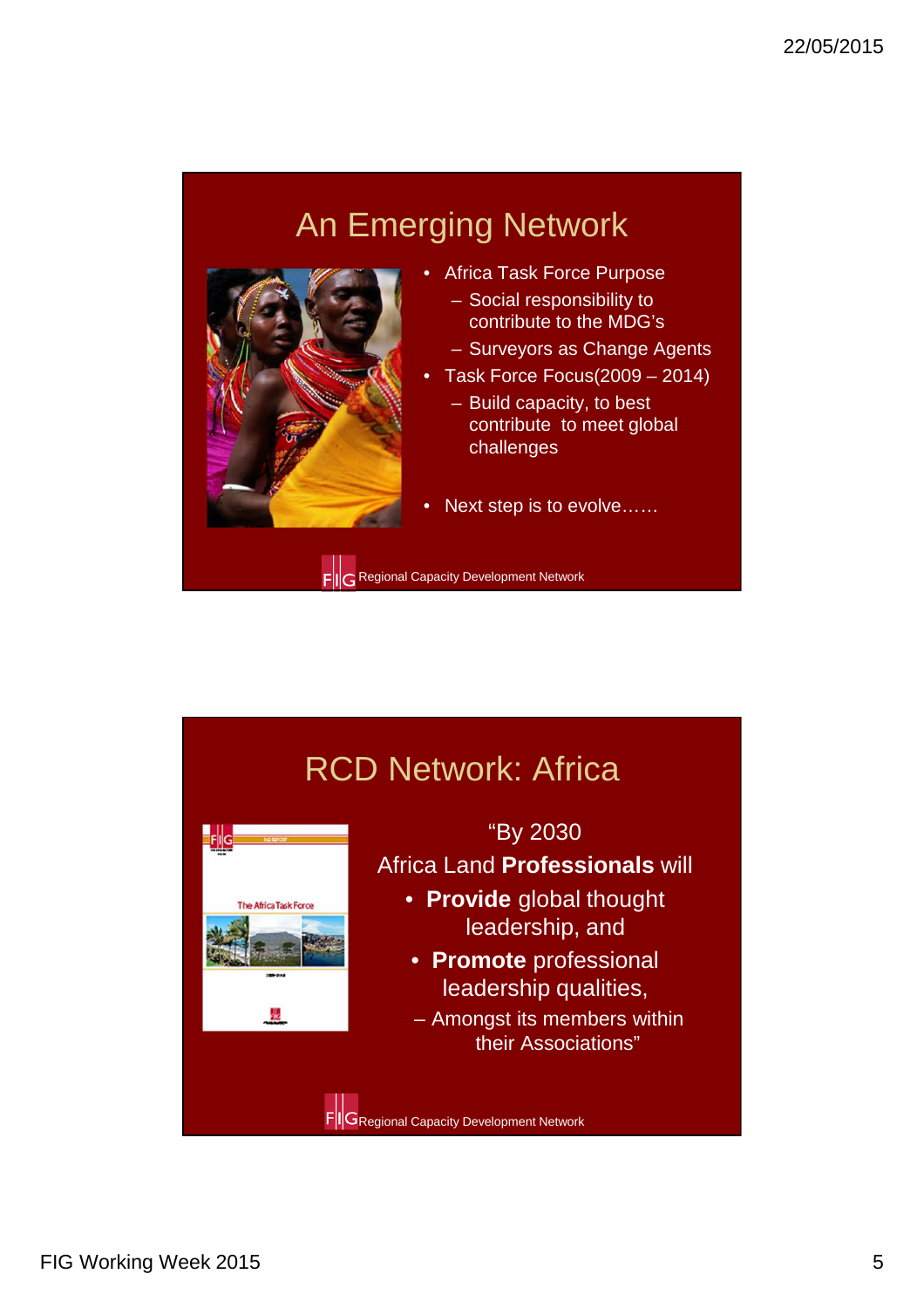#### **Ensuring the Surveyor of Tomorrow**



To reach out across the generations Member Associations have to:

- Consolidate what has been achieved,
- Continue momentum, and
- Engage at all levels of societal institutions

**People, Partnerships & Places**

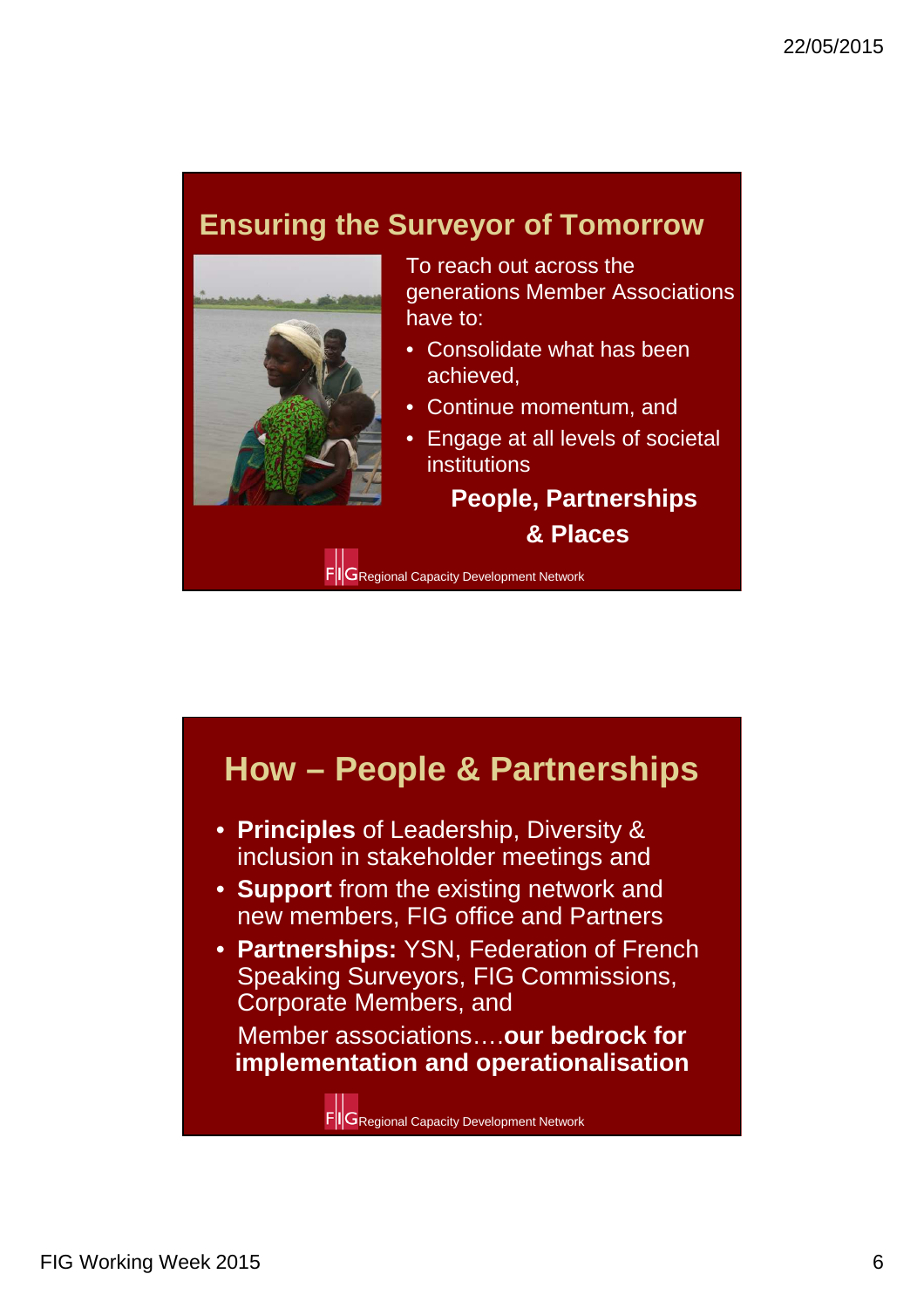



FIG Working Week 2015 7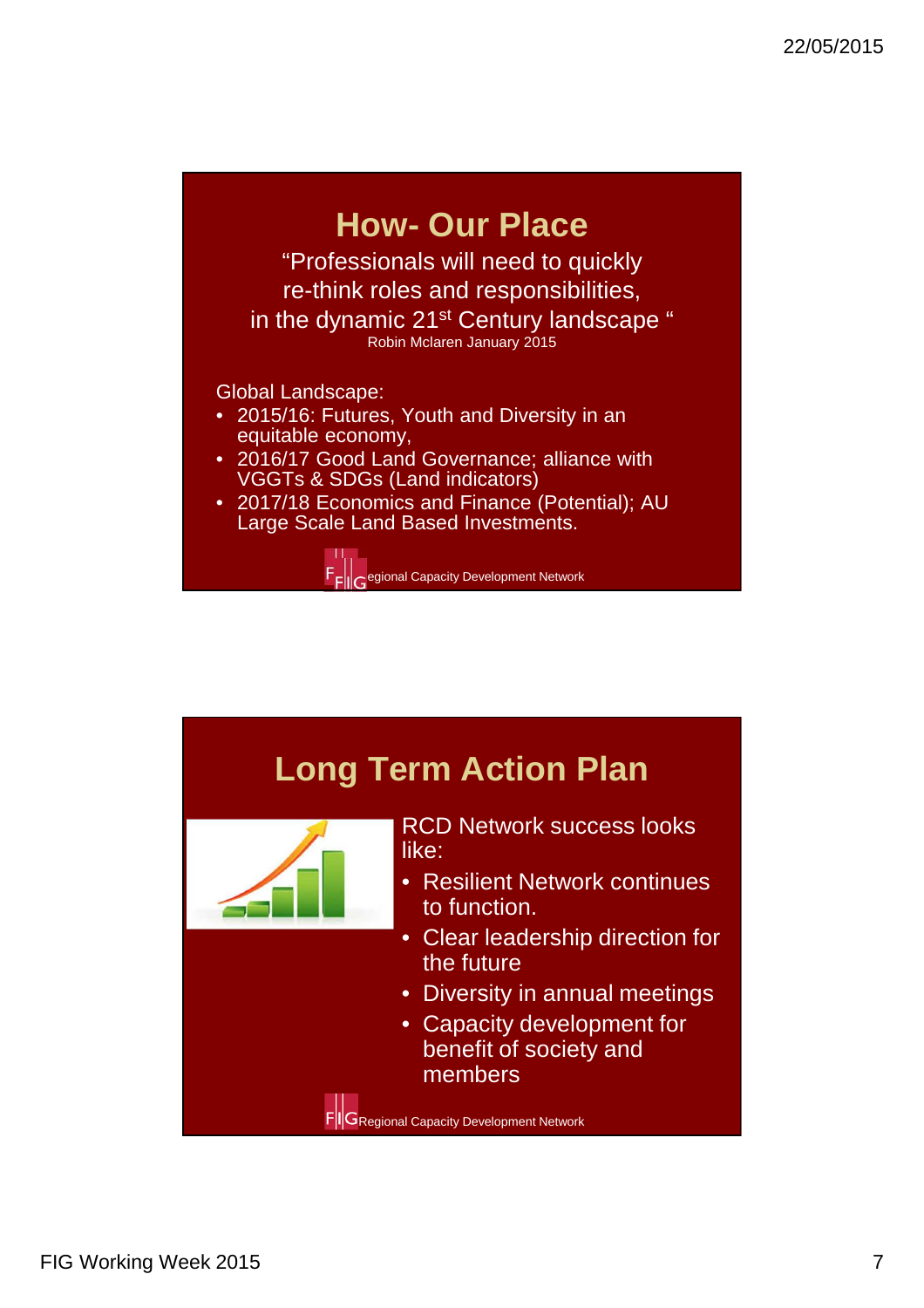## Roundtable Sofia 2015

Engagement: Open to all…

• Deliberate: The Direction of our Journey

• This requires Agreeing:

Leadership, Working Themes, Venues, opportunities identified, our capacity & resources to deliver

**Tuesday 8am – 9.am Hall 7.1/7.2**